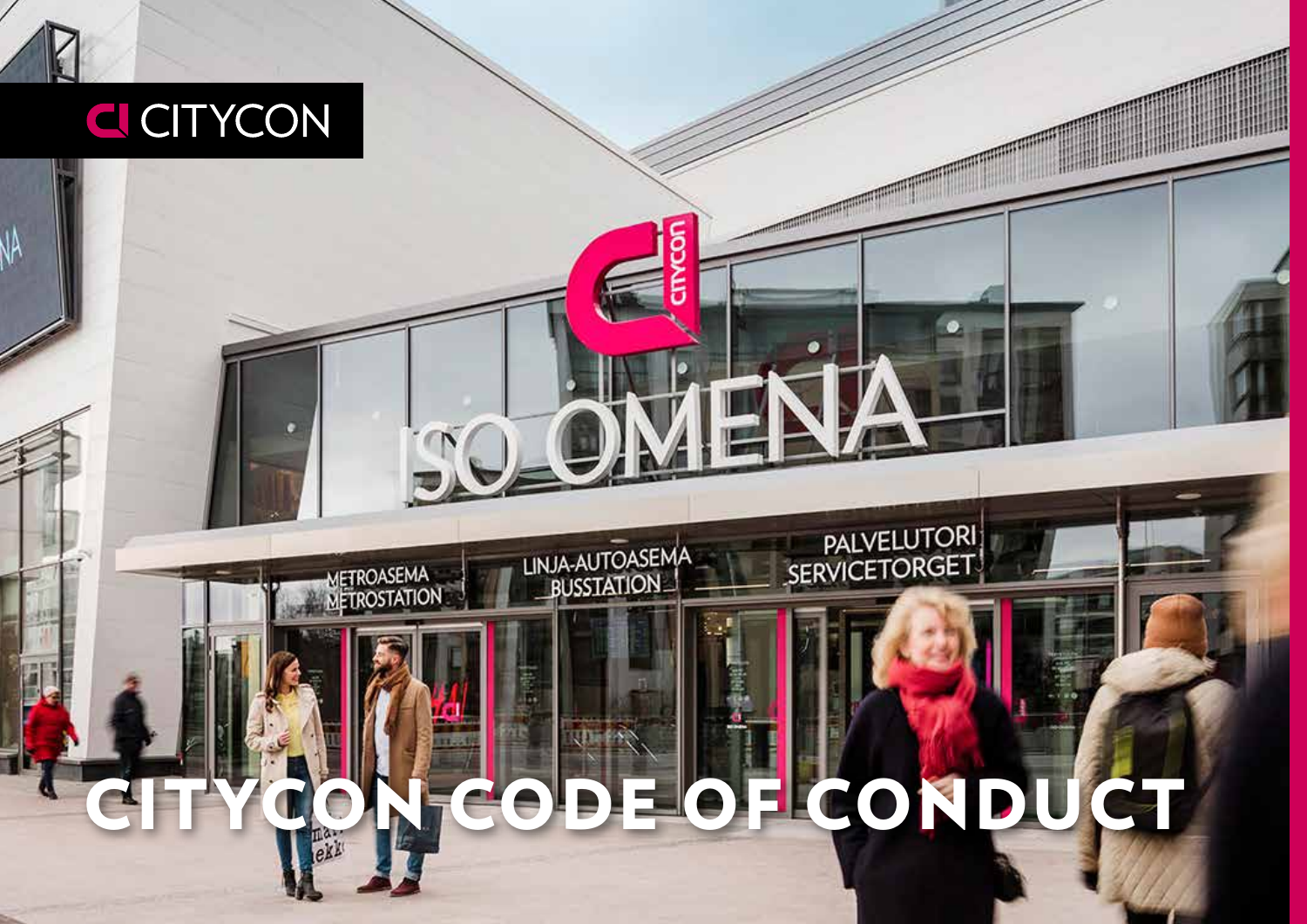#### PURPOSE AND COMMITMENT

Citycon's key purpose is to develop and maintain an economically sound and prosperous business. Our Code of Conduct (or Code) is at the heart of everything we do to this end. It reinforces our values and lays the foundation for our business operations. Our strategy and activities take into account and reflect the ethical principles described in our Code.

Our stakeholders expect us to act ethically and responsibly – do our business the right way. We consistently comply with the applicable laws and regulations of our operating countries in the Nordic and Baltic region. Additionally, the Code expresses our commitment to embrace ethical principles and our continuous desire of being a reliable partner in each community and in all of our business activities.

The Code is approved by the Board of Directors of Citycon. Citycon's Legal and HR functions are accountable for promoting and enforcing the Code. However, the ultimate responsibility for following the Code and for maintaining Citycon's ethical culture rests with each employee and executive individually. The Code is available on Citycon's website (**[citycon.com/code-of-conduct](http://citycon.com/code-of-conduct)**) and intranet.

The Code governs all Citycon's business decisions and actions and applies to every employee and executive of Citycon (including employees of our subsidiaries and joint ventures over which Citycon has management control). All new employees are required to read it through and confirm in writing that they understand the principles and are committed to comply with the Code. An annual training is arranged each year for all Citycon employees.

We also make a good faith effort to have our business partners to commit to the principles of our Code or ensure their adoption of a similar set of policies in their business activities. The standards of business behavior and ethics Citycon expects of its business partners (including their personnel and other representatives) are available at **[citycon.com/code-of-conduct](http://citycon.com/code-of-conduct)** (Business Code of Conduct) .

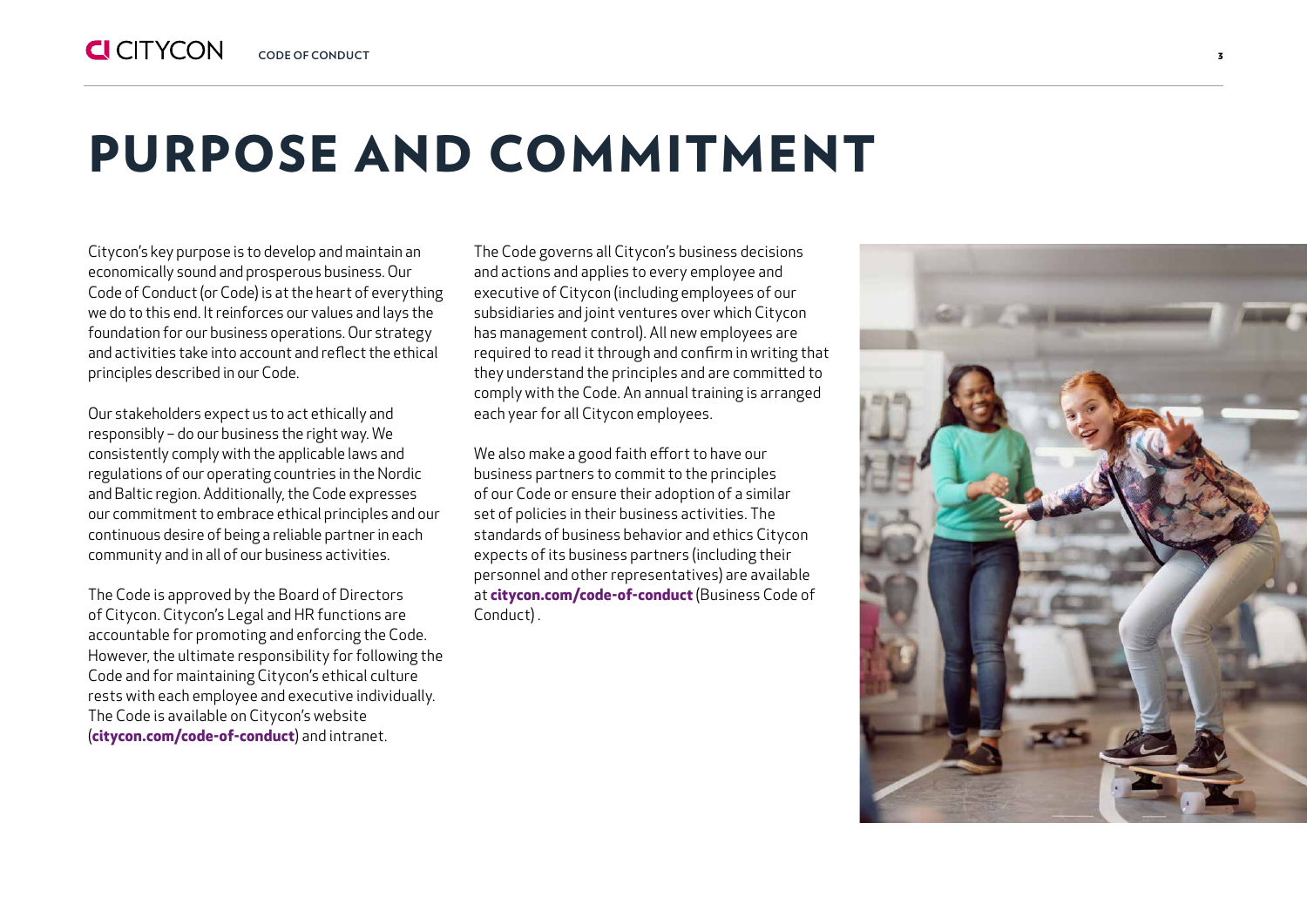### KEY COMMITMENTS IN SHORT



#### **PRIVACY**

We respect privacy. We will only collect personal data on legal grounds and for our reasonable, necessary and transparent business purposes. We process personal data carefully, ensure data quality and confidentiality.



#### **ANTI-BRIBERY, BUSINESS GIFTS AND HOSPITALITY**  We are utterly opposed to bribery and corruption.



#### **ENVIRONMENT AND COMMUNITY FRIENDLINESS**

We take the environment and local communities into consideration in all our decisions.

#### **SAFETY AND CONVENIENCE**

We strive to support safety and security in our shopping centres. We focus on providing an enjoyable experience for our visitors and a pleasant working environment for people working in.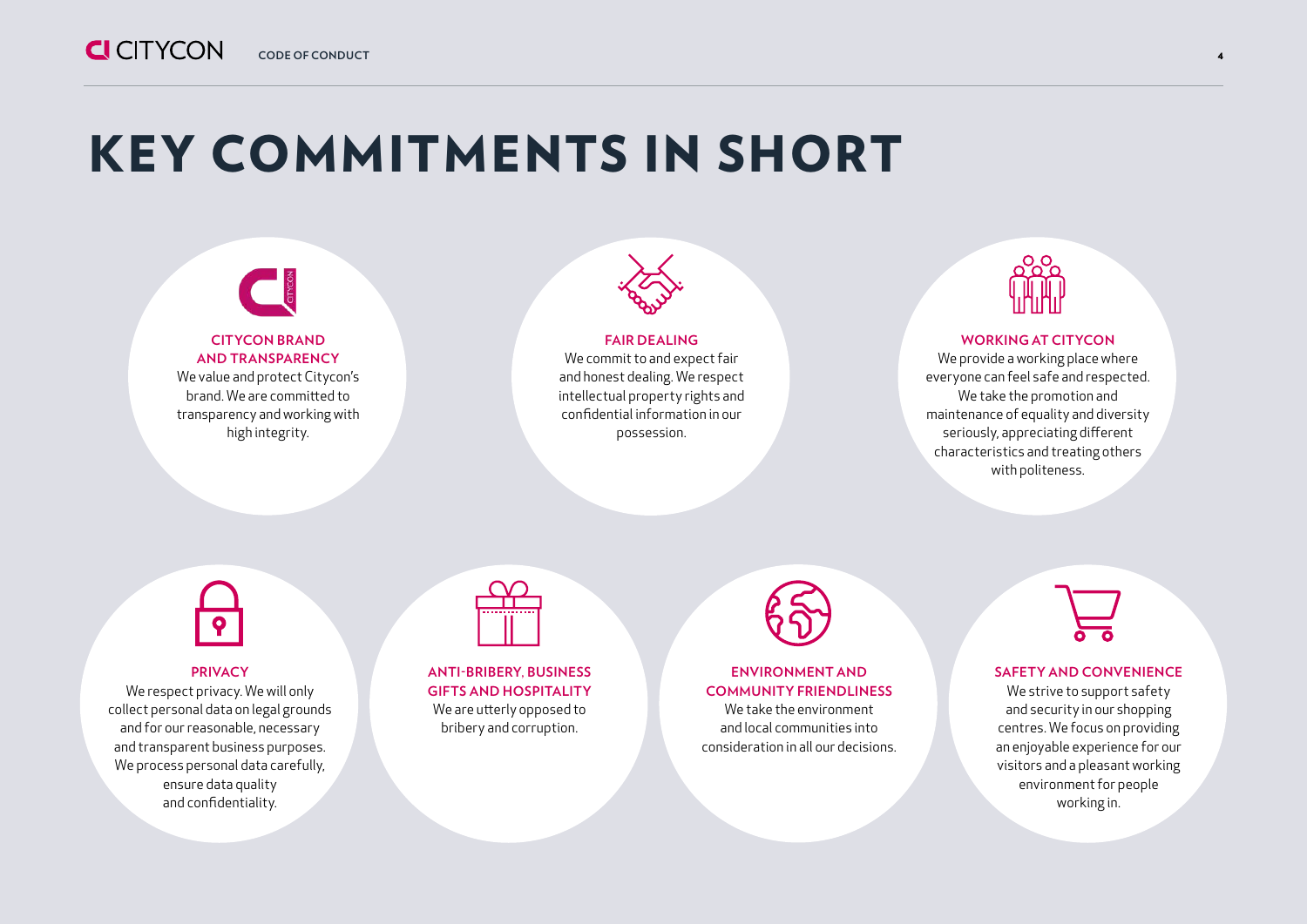

#### CITYCON BRAND AND TRANSPARENCY

Citycon is a publicly traded company whose brand we value and protect. We are committed to transparency and working with high integrity. We strive to build a good corporate image in all our operations and to further Citycon's success.

We keep accurate records and accounts that fairly reflect Citycon's transactions and assets. In our financial reporting, we comply with the applicable standards. We provide our property appraiser the relevant information and background data, without inaccurate additions or withholding information relevant to property valuation.

To promote the trust in the securities market, **we consider** securities market regulations carefully and observe Citycon's insider guidelines and disclosure policy in the use and disclosure of information.

We communicate Citycon's status and performance openly and directly. Our public statements are fair, accurate, timely and understandable.

 $\overline{a}$ 66 There is no action that can be justified, if it involves compromising our integrity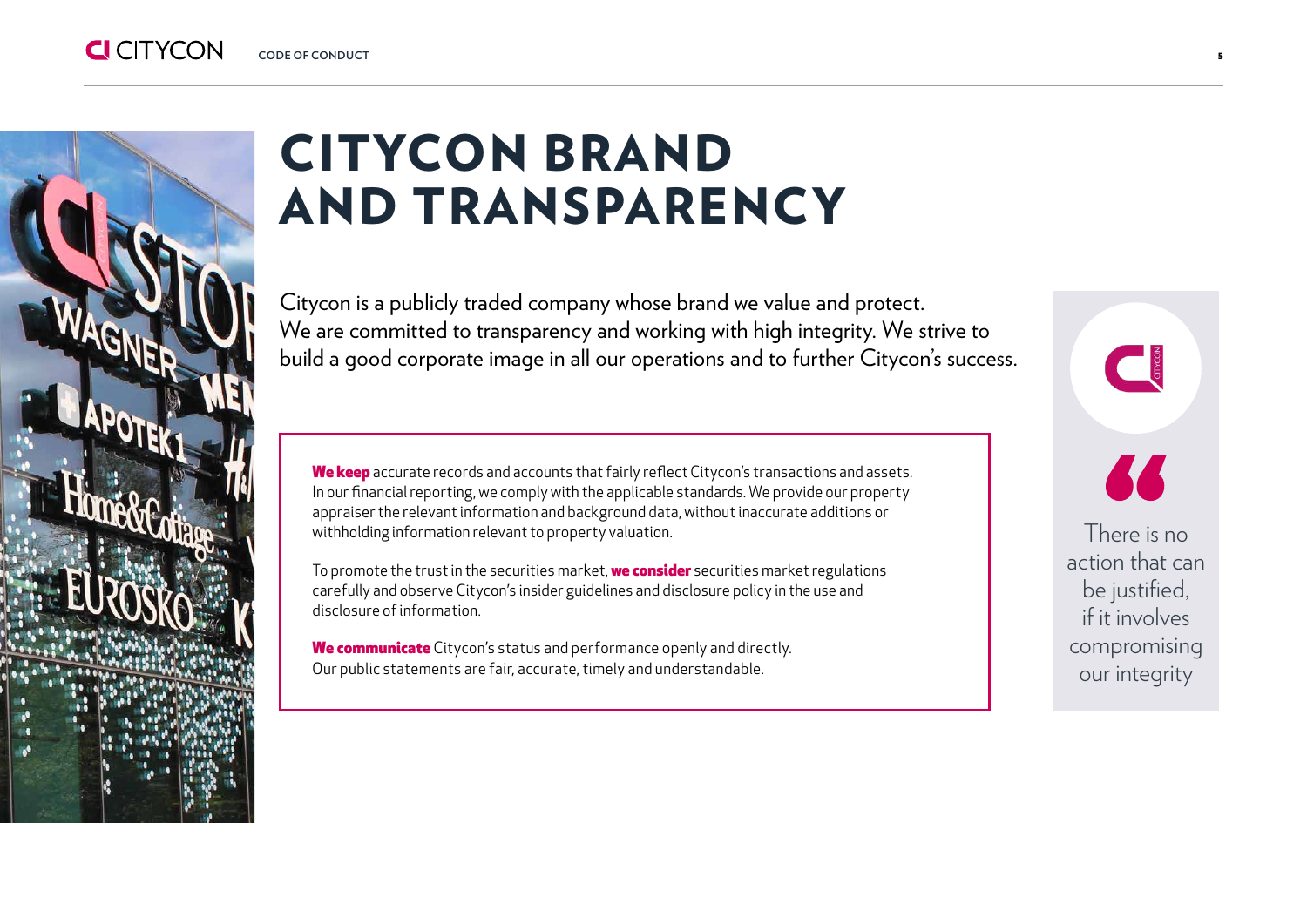

## FAIR DEALING

We commit to and expect fair and honest dealing in all our interactions with our business partners. We respect intellectual property rights and confidential information in our possession.

We treat our business partners fairly and equally. Our supplier selections shall be open, transparent and based on objective criteria, such as quality, delivery capability, reputation for service, pricing and the integrity of the supplier. We will only acquire goods and services with a written agreement or order document. We shall not seek improper advantage in our relationships with our business partners through misuse, concealing or misrepresentation of information.

We respect intellectual property rights and confidentiality of business secrets of our tenants and other business partners, also of our competitors.

We promote effective competition and do not take actions that might impede it. We shall not discuss or agree prices, tenants or other business secrets with our competitors nor participate in activities that are aimed at or potentially result in restricting fair competition.

66 We are a reliable business partner and respect our

competitors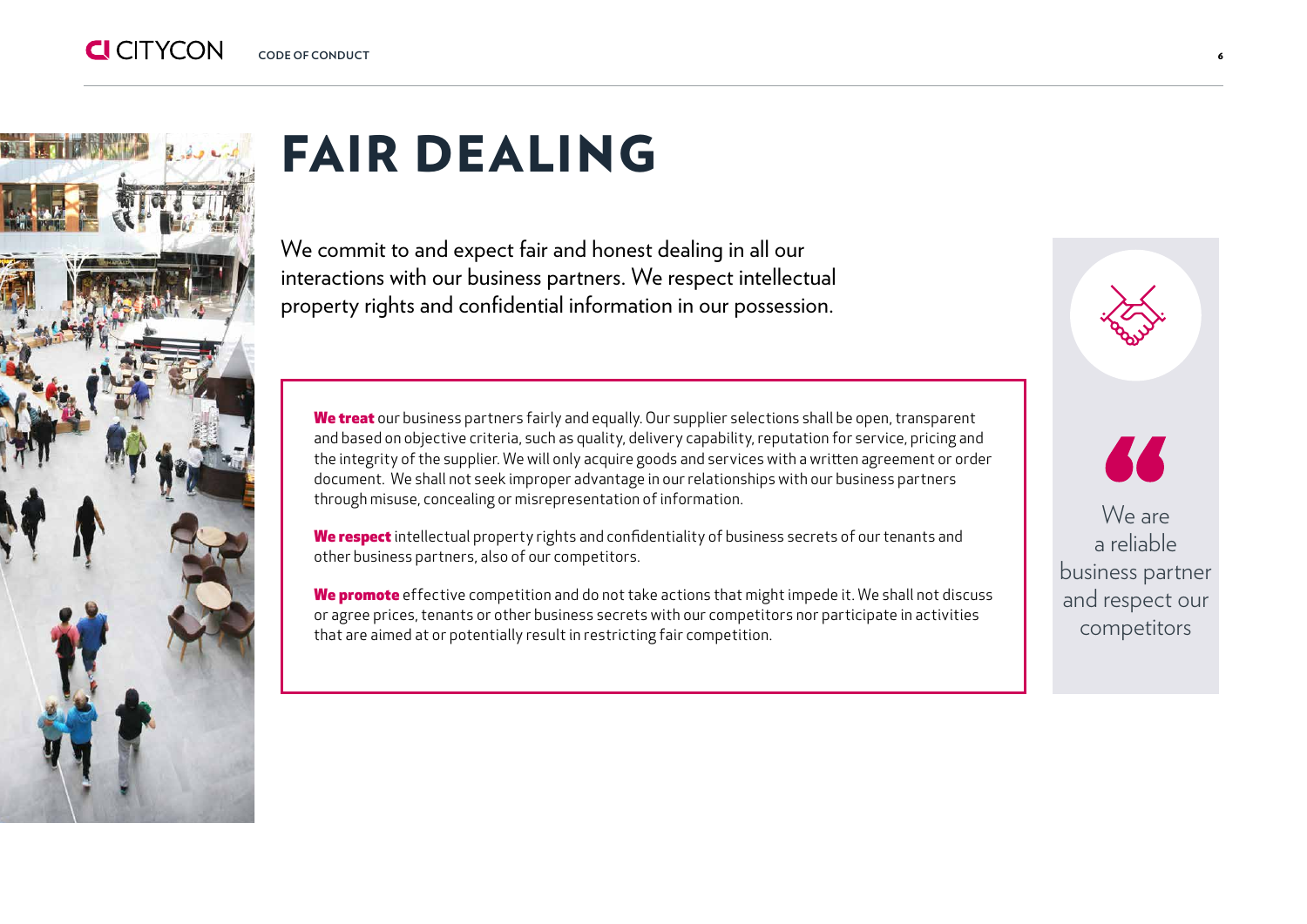

### WORKING AT CITYCON

We provide a work place where everyone can feel safe and respected. We take the promotion and maintenance of equality and diversity seriously, appreciating different characteristics and treating others with politeness.

We are committed to provide a healthy, safe and respectful work environment for all personnel as well as any other persons working for Citycon. We report all work-related accidents and injuries, unsafe equipment, practices or conditions as well as any potential discrimination and harassment without delay.

We cultivate personal and cultural diversity by taking them into account in our recruiting, promotion and other employment activities.

We support our employees' work-life balance and a healthy lifestyle. With the exception of moderate and prudent alcohol consumption during business entertainment, alcohol or illicit drugs do not belong to our business.

We support all **[United Nations Global](https://www.unglobalcompact.org/what-is-gc/mission/principles)  [Compact principles](https://www.unglobalcompact.org/what-is-gc/mission/principles)** and **[International Labour](http://www.ilo.org/declaration/lang--en/index.htm)  [Organisation's Declaration on Fundamental](http://www.ilo.org/declaration/lang--en/index.htm)  [Principles and Rights at Work](http://www.ilo.org/declaration/lang--en/index.htm)**.

We act in the best interest of Citycon and use Citycon assets and resources exclusively for Citycon's benefit. We seek to avoid conflicts of interest and activities that may create appearance of impropriety.

We keep in mind that our employees, executives and other persons working for Citycon represent Citycon also when traveling for business or participating in work related events.

We will avoid posting sensitive, impropriate or offensive information, photos or similar material in social media.





We cultivate personal and cultural diversity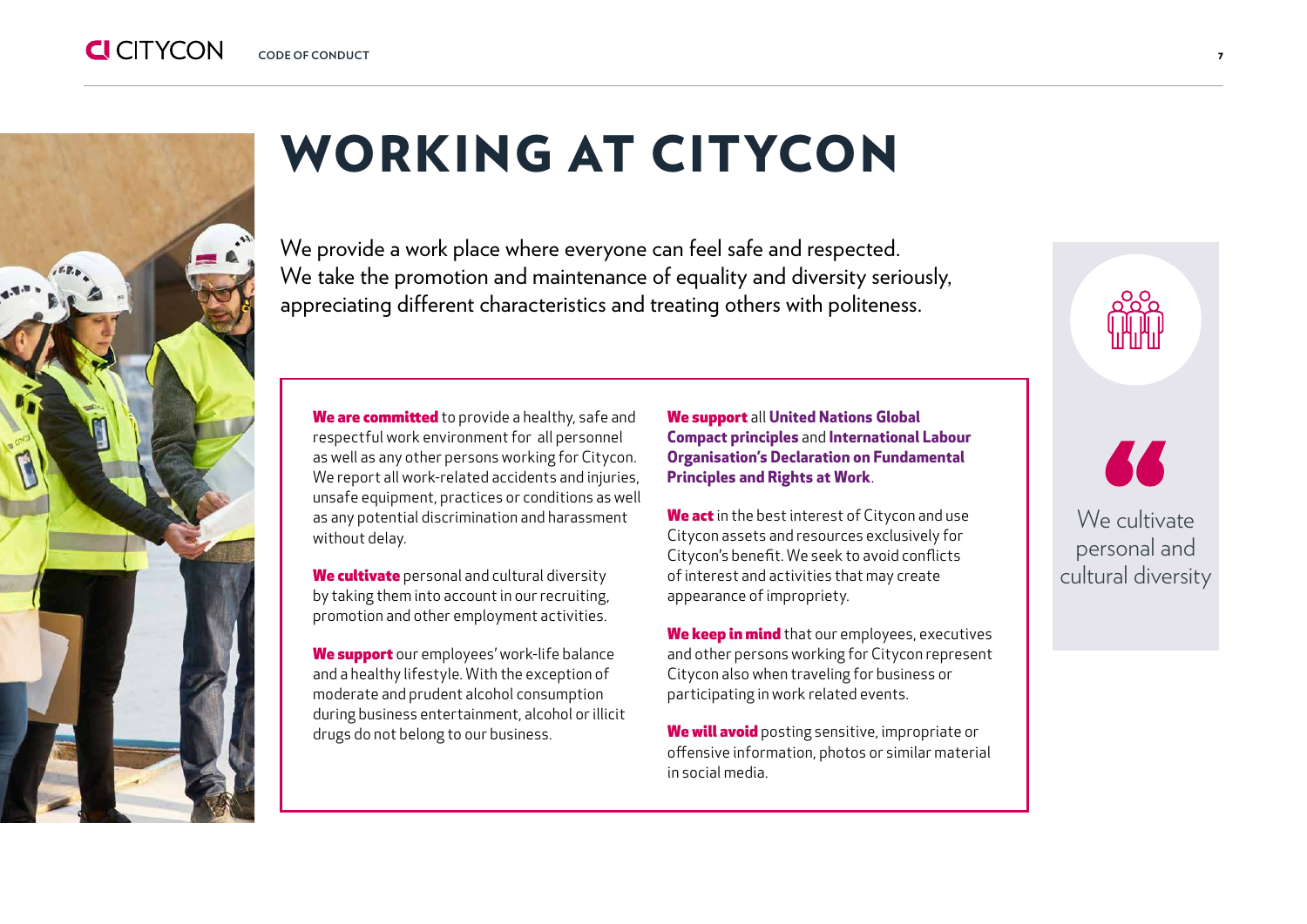

## SAFETY AND CONVENIENCE

Within the sphere of our influence, we strive to support safety and security in our shopping centres. We focus on providing an enjoyable experience for our visitors and a pleasant working environment for people working in.

We are a responsible property owner and developer and we shall take good care of the design, construction, maintenance, repair and use of our properties throughout their life cycle. We take prompt action to remedy situations and equipment which may compromise the safety or security of our shopping centres.

We invest in safety of our shopping centres by arranging proper guarding, security technology solutions, first-aid and fire safety equipment as well as instructions and regular trainings to all people working in the centres.

We cooperate with our visitors and tenants, the people working in our shopping centres as well as the relevant authorities to continuously promote safety, security and convenience in our centres as well as assist them whenever necessary or if any help is requested from any of us.

66 We pursue safety and convenience via

collaboration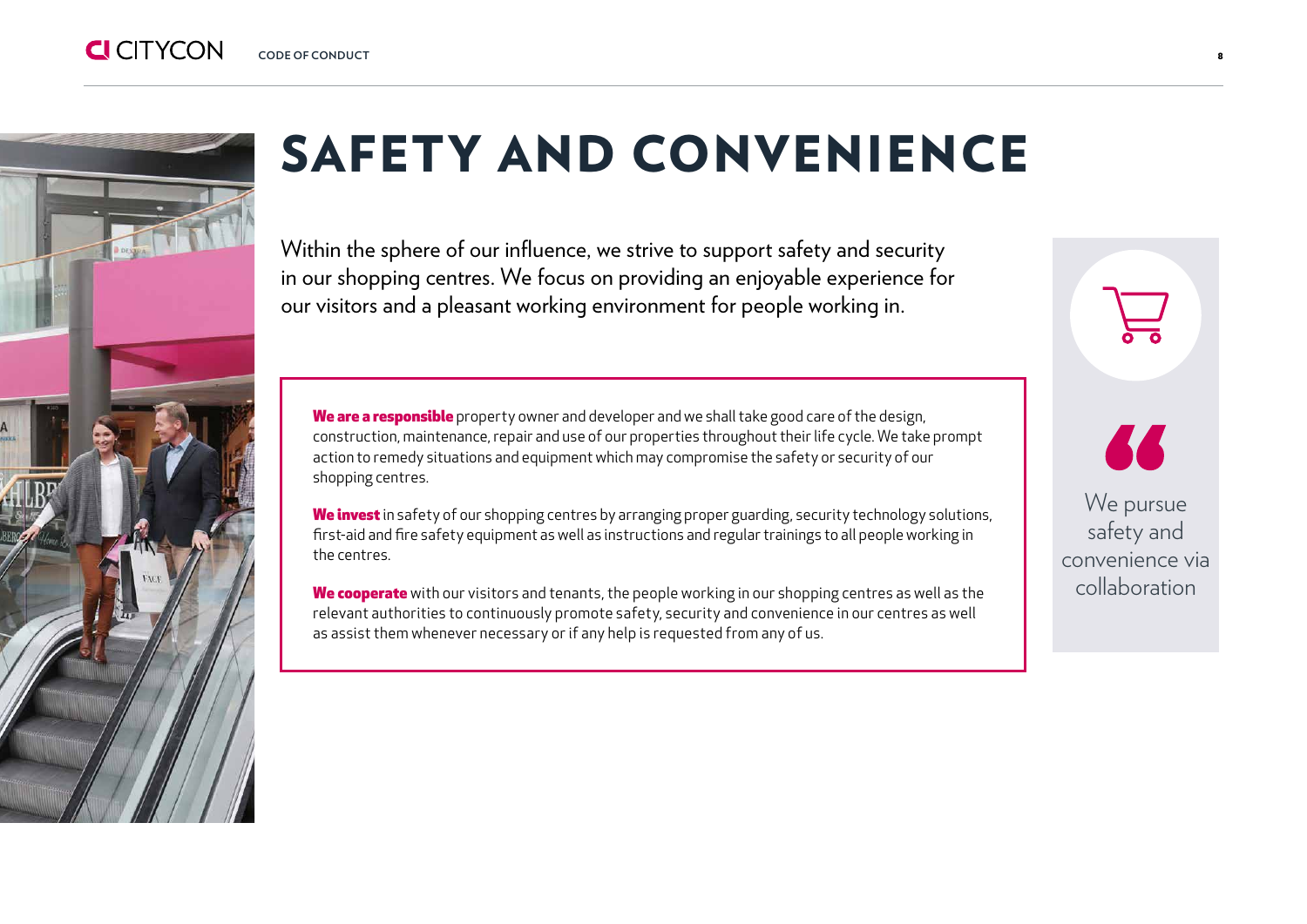

#### ENVIRONMENT AND COMMUNITY FRIENDLINESS

We take the environment and local communities into consideration in all our decisions wherever we are operating.

We will continuously look for opportunities to improve our environmental performance by reducing greenhouse gas emissions, energy use and waste in all our operations.

We encourage using skills and experience for mitigating environmental impacts in all our operations, and in particular, in our (re)development projects. We take environmental aspects into account in our daily work.

**Our priority is to** contribute to the communities where we operate, through investment and engagement, building relationships based on mutual respect and trust with all our stakeholders. We are committed to promoting the health, safety, security, well-being and prosperity of the communities where we operate.

66 Small decisions can lead to big changes – we consider sustainability in everything we do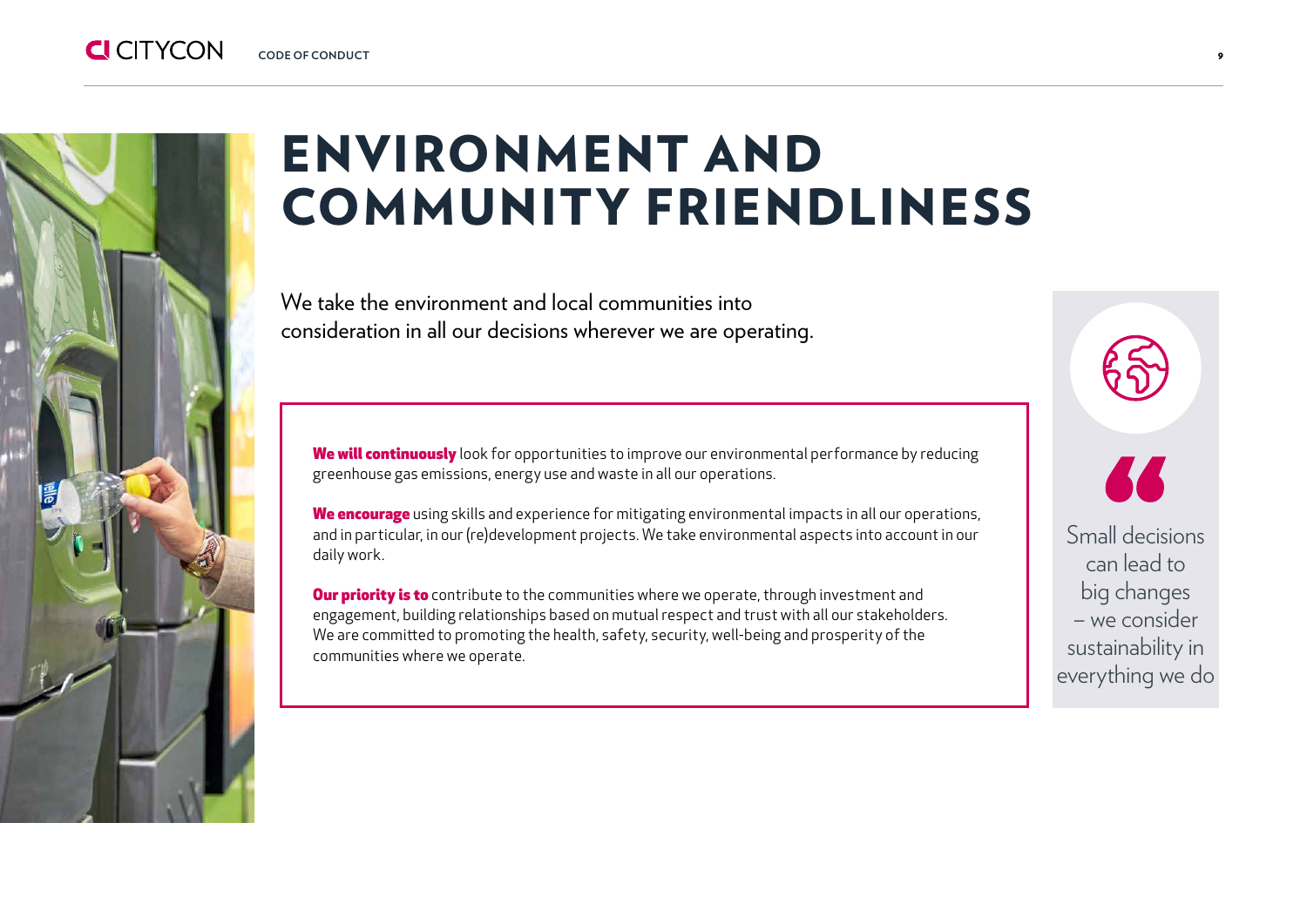

**CICITYCON** 

#### ANTI-BRIBERY, BUSINESS GIFTS AND HOSPITALITY

We see nominal gifts, meals or tokens of appreciation and gratitude, as well as invitations to events or other social gatherings as a part of business management intended to build goodwill and sound working relationships. At the same time we are utterly opposed to bribery and corruption and carefully consider the current situation and the monetary value before offering or accepting any courtesy.

We only offer or accept gifts or hospitality of nominal value from our current or prospective business partners. Our employees and executives shall ensure that such offering or acceptance does not influence business decisions, oblige either party or create expectations of anything in return. All acceptable gifts and hospitality shall be given openly and shall not cause any doubt of the integrity of Citycon or anyone else. Our policy is not to make political contributions.

We do not promise or pay bribes or illegal payments to government authorities or anyone else. We are committed not to incite or advice anyone to offer or accept bribes, kickbacks or any facilitation or other improper payments. We protect and support any of our employee and executive who refuses to pay or receive a bribe, improper gift, facilitation payment, or any other improper transfer of value.

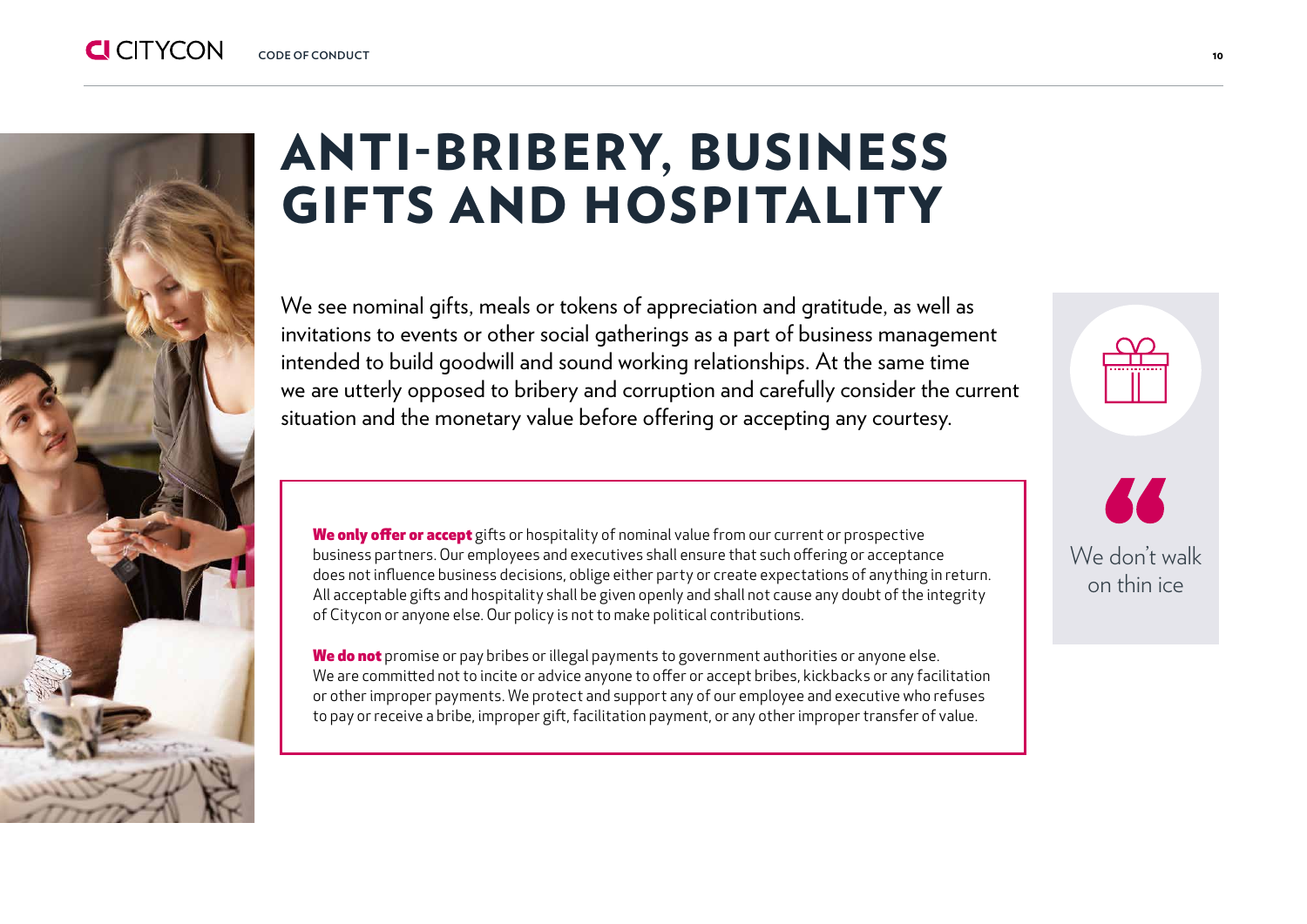

### PRIVACY

We respect privacy. We will only collect personal data on legal grounds and for our reasonable, necessary and transparent business purposes. We process personal data carefully, ensure data quality and confidentiality.

We will obtain the required consents for collecting and processing personal data. We will only collect personal data from legitimate sources and for a specific purpose.

We use personal data for the purpose we have collected it for. We comply with best practices in processing and protecting personal data.

We respect an individual's privacy and all related rights.

We shall report without undue delay all suspected privacy or security breaches to the Data Protection Officer.

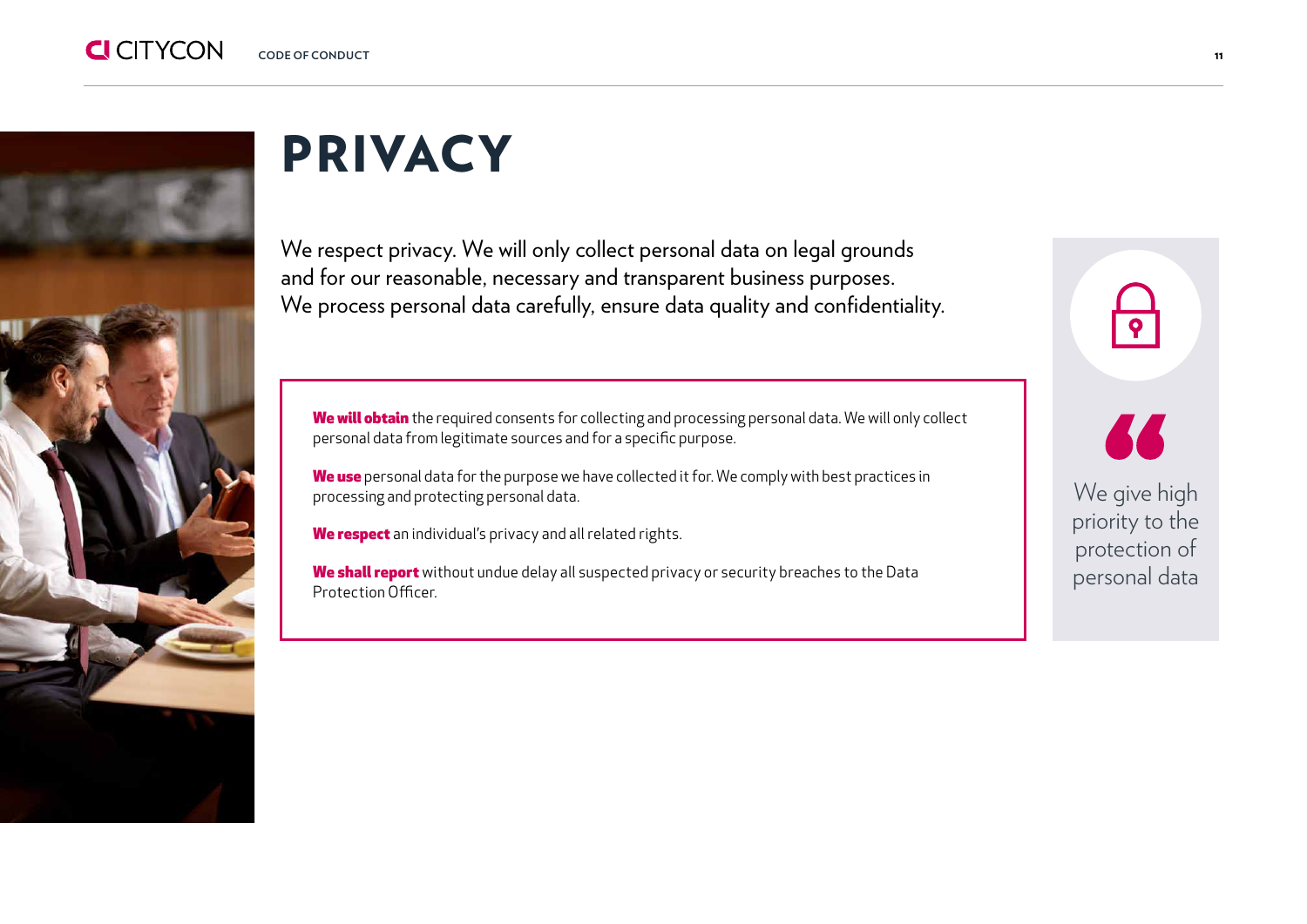### SPEAK UP

Any activity violating Citycon's Code will erode our trust built up with our stakeholders. In addition, a failure to follow the Code may cause significant business or personal risks. Thus, each Citycon employee and executive is encouraged and obligated to raise questions and concerns regarding the Code and to immediately report any suspected or detected violations.

Citycon provides several ways to raise a confidential concern. If you become aware of something that may be or result in a violation of Citycon's Code, you may:

- 1) **Speak** to your supervisor, Citycon Legal or HR team or a representative of One Citycon Cooperation Group. You may also write to our CEO or our Board.
- 2) Report your concern by using Citycon's [whistleblowing line](https://www.citycon.com/sustainability/code-of-conduct/report-a-violation-page-en) available on Citycon's intranet and website. Concerns may be raised anonymously but sufficient detail on the concern should be provided to allow appropriate follow up.

The reporting opportunity is available for all Citycon employees and executives, but also for all Citycon's business partners.

Any reporting will be handled strictly confidential. Citycon's General Counsel and/or the Chairman of

the Board's Audit and Governance Committee will receive a copy of the reports sent via the whistleblowing line.

Citycon will not tolerate retaliation against a person reporting violations of the Code in good faith.

Concerns and reports will receive careful attention and be handled promptly. This may involve assigning a neutral party or auditor to investigate the concern. Investigations are overseen by the General Counsel or the Chairman of the Board's Audit and Governance Committee. Individuals who are accused of violations will be provided an opportunity to respond to the concern.

At the outcome of the investigation, if the Code has been violated, the appropriate action is decided. Corrective actions and discipline, up to and including termination of service or employment, may be taken.